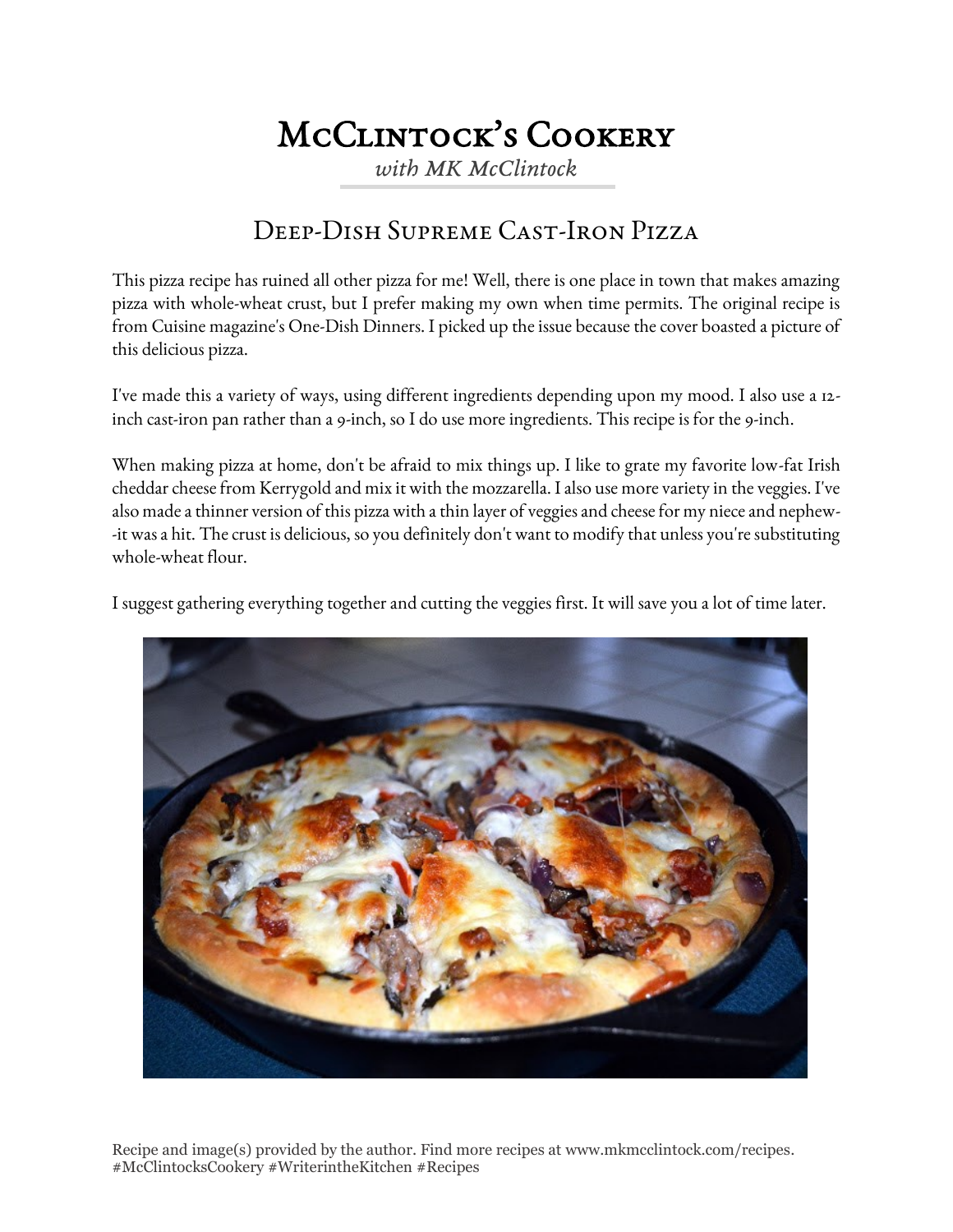# Deep Dish Supreme Cast-Iron Pizza

*This recipe makes enough dough for two pizzas, so freeze half of it and save time on the next one!*

Makes one 9-inch pizza Total time: Approx.  $1\frac{1}{4}$  hours + rising and baking (worth it)

### For the Dough, combine:

¾ cup warm water 1 Tbs. granulated sugar 1 pkg. active dry yeast  $(.25 \text{ oz or } 2\frac{1}{4} \text{ tsp.})$ 2 Tbs. extra virgin olive oil

#### then mix:

2 cups all-purpose flour 1/3 cup yellow cornmeal 2 tsp. sea salt Olive Oil

### For the Filling, brown:

2 cups quartered baby portabella mushrooms 3 Tbs olive oil, divided Sea salt to taste

#### Saute:

8 oz low-fat Italian sausage or low-fat pork sausage 2 cups sliced red onion 2 cups sliced red bell pepper (I usually mix red with green) 2 Tbs. minced garlic  $\frac{1}{2}$  tsp red pepper flakes

#### Combine:

2 cups shredded fresh mozzarella, divided ½ cup canned crushed tomatoes ½ sliced fresh basil 2 oz sliced pepperoni 4-5 oz sliced ham

1. For the dough, combine water, sugar, and yeast. Proof yeast mixture until foamy, about 5 minutes, then add 2 Tbs olive oil.